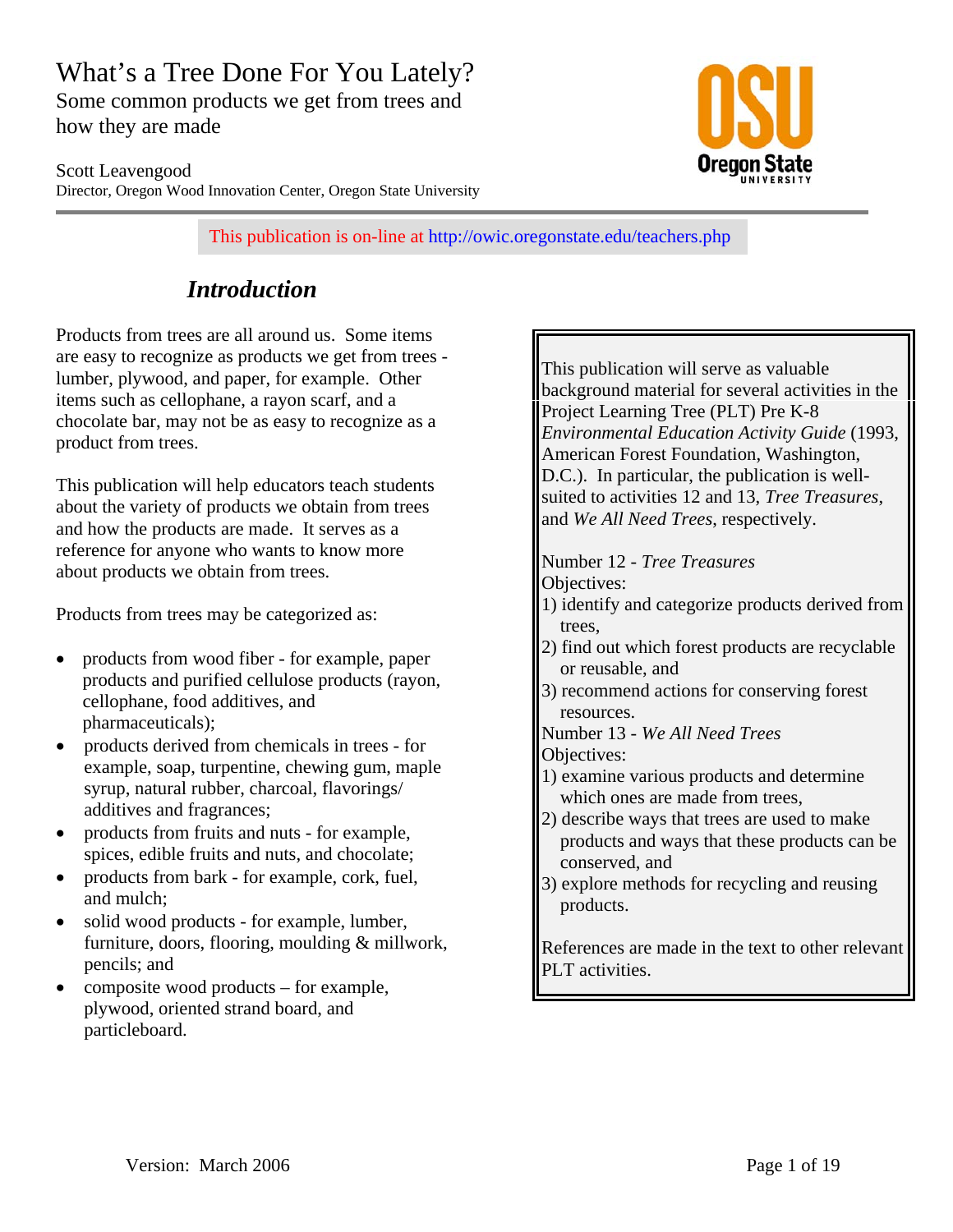## *Products from Wood Fiber*

#### **Paper**

Think of all the products made from paper. The list includes such items as books, magazines, newspapers, notebook and computer papers, boxes, grocery bags, egg and milk cartons, tissue and toilet paper. According to the American Forest & Paper Association, each year the United States uses paper to publish more than two billion books, 350 million magazines, and 24 billion newspapers. We now recycle approximately 45 percent of all the paper used in the United States.

The exact steps involved in the papermaking process depend on the type of paper being made. Even specific types of paper such as newspaper are made by different processes by different paper companies and with different wood species. A general overview of papermaking is followed by a discussion of the processes used to make specific types of paper.

There are four basics steps involved in making paper from wood:

- 1. acquire the raw material
- 2. separate individual fibers in the raw material to create pulp
- 3. bleach the pulp (for some products)
- 4. form the pulp into paper
- The raw material If you look closely (a magnifying glass will help) at a torn piece of paper you can see the individual fibers. Paper is made from cellulose fibers. Cellulose is the main constituent of all plant fibers including wood fibers. Wood fiber, in the form of chips, logs, and recycled paper products, is the raw material for the vast majority (about 90 percent) of worldwide paper production. The remaining 10 percent of paper is made from raw materials such as cotton waste from the clothing industry ("rag" paper), bamboo, straw, flax, kenaf, and bagasse (squeezed sugarcane).

In the United States, sawmill residues (primarily chips) account for about 25 to 30 percent of the raw material source for making paper. In the Pacific Northwest, sawmill residues account for the majority of the raw material used for making paper.

#### **Related Project Learning Tree activities:**

Number 51 - *Make Your Own Paper* Objectives:

- 1. make recycled paper from scrap paper
- 2. describe the steps of the papermaking process and identify the elements and outputs of the process
- 3. compare making paper by hand to the process used in factories

Number 93 - *Paper Civilizations* Objectives:

- 1. chronicle the major events in the history of papermaking
- 2. create a pictorial representation of the history of paper
- Separating individual fibers Wood is composed primarily of cellulose and a mixture of other related compounds known as hemicelluloses. By itself, cellulose is soft and flexible. However, wood contains another chemical compound, lignin, that "glues" individual fibers together within the tree and makes the fibers rigid. To make paper thin and flexible, wood fibers must be separated into individual fibers. Several different processes are used to separate wood into individual fibers. The processes use either chemicals to dissolve lignin, machines to separate the fibers, or some combination of machines and chemicals.

The "soup" of separated wood fibers is known as pulp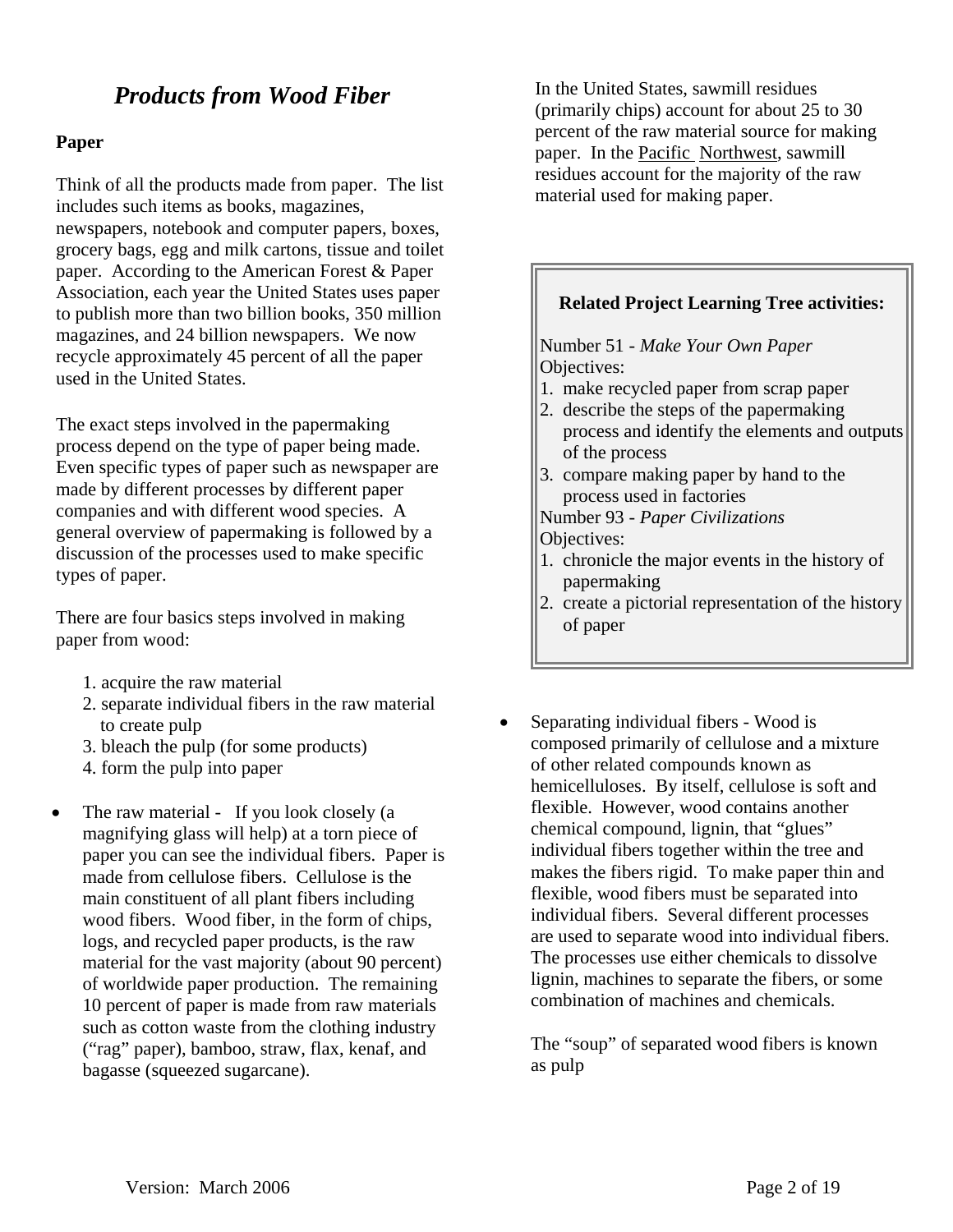• *Bleaching* - Pulp is bleached to improve its suitability for specific products. For writing papers, bleaching brightens the paper, prevents it from becoming yellow over time, improves the strength and ability to accept ink. For tissue products (for example, toilet paper, facial tissue, and paper towels), bleaching improves the paper's ability to absorb water. For paper used for food packaging, bleaching improves strength and cleanliness so that the packaging does not alter the flavor of the food. Thorough bleaching is also done to create a highly purified form of cellulose that is used for a number of products to be discussed later. Approximately 40 percent of total pulp production in the United States is bleached.

In addition to making wood fibers rigid and acting as the glue between individual fibers, lignin is also largely responsible for the tan to brown color of wood.

In fact, the brown color of grocery bags and cardboard boxes is due primarily to lignin. Bleaching is the process of either removing or chemically altering lignin.

• *Forming the pulp into paper* - To form paper, pulp is poured onto a moving felt screen. The felt mat allows the water to drain out of the pulp while preventing the fibers from being lost. The pulp is then pressed between a series of smooth rollers (like rolling pins) to create a wet mat of paper. The paper is sent through dryers and rolled onto a large drum for shipping to the customer.

Note: No adhesive is used to hold the fibers together in the papermaking process. Wood fibers bond together naturally in a sheet of paper.

Paper mills are very expensive to build. To build their largest facility from the ground-up, Weyerhaeuser Company spent approximately 1.5 billion dollars. Paper mills are also very expensive to operate. Therefore, to be cost effective, paper mills must use state-of-the-art technology and must produce enormous amounts of paper. Paper mills producing lightweight papers such as newsprint or tissue often create as much as a mile of paper per minute.

#### **Processes used to make specific types of paper:**

#### *Newspaper*

The most common mechanical process used to make newsprint is thermo-mechanical pulping (TMP). TMP involves pressurizing wood chips with steam and separating the fibers using machines called disk refiners (Figure 1).



Figure 1. Disk refiner. Photo courtesy of Andritz Sprout-Bauer. Reprinted from *Essentials of Pulping and Papermaking* (1993, Biermann, C.J., Academic Press Inc.), with permission.

The steam and pressure soften the wood chips so that the fibers are easier to separate. The disk refiners contain large rotating metal wheels (disks) with small metal bars welded on the surface of the disk. The disks rotate at high speeds and are spaced very closely together. Wood chips are fed into the narrow gap between the disks. Pulp is formed as the grinding action of the disks separates the wood fibers. Water is used to cool the disks and wash away the fibers. Disk refiners are also commonly used to grind peanuts into peanut butter and corn into flour. Another common mechanical process for making newspaper is called stone groundwood (SGW). Logs are ground against a large rotating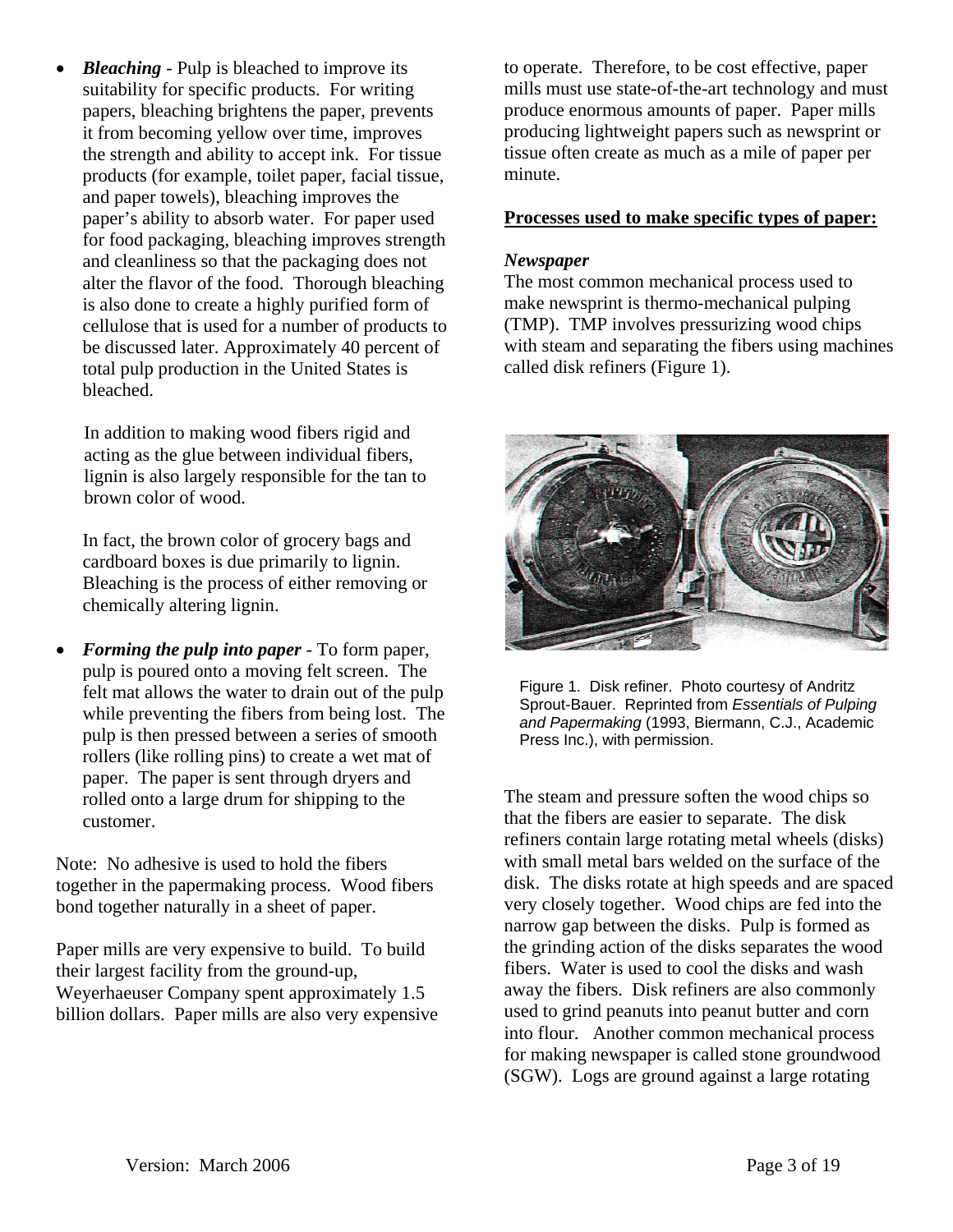abrasive wheel (the "stone") that works like a wood file. (Figure 2.) The grinding action of the stone against the logs separates the wood fibers. Water is sprayed on the grinding wheel to wash the fibers from the stone and to cool the fibers and the stone.

discussed below. The section of the diagram listed as the "Recovery Cycle" demonstrates the process of recovering the chemicals used in the pulping process.



Figure 2. The stonegroundwood process. Reprinted from *Making Pulp and Paper* (1967,

#### *Corrugated Containers*

Corrugated containers (commonly called "cardboard"), are composed of three layers of paper products. The middle layer is the corrugated material. Corrugated material is made from the short, thick fibers found in hardwood trees such as oak, maple, birch, aspen, and others. These short, thick fibers are preferred because of their strength and resistance to crushing. The smooth top and bottom layers are called linerboard and are a thicker form of the kraft paper used for grocery bags.

Figure 3 shows the process of making linerboard, using chemical pulping. The diagram shows using both wood chips as well as recycled material ("Secondary Fiber"). Recycling paper products is



Crown Zellerbach Corp.) Figure 3. The papermaking process, including recycling ("secondary fiber") and the chemical recovery cycle. Reprinted from Willamette Industries Inc., with permission.

> In pure chemical pulping, wood chips are sent to a large tank called a digester. Chemicals within the digester remove the lignin from the chips. This softens the chips and aids in the separation of the wood fibers. The chips are then blown under high pressure into the blow tank. The impact helps to separate the wood fibers. The material is washed and processed by refiners (Figure 1) to further separate the fibers.

After refining, the pulp is screened to remove dirt and other contaminants and formed into a mat at the forming section. The paper is then pressed, dried, and wound into a roll of finished paper.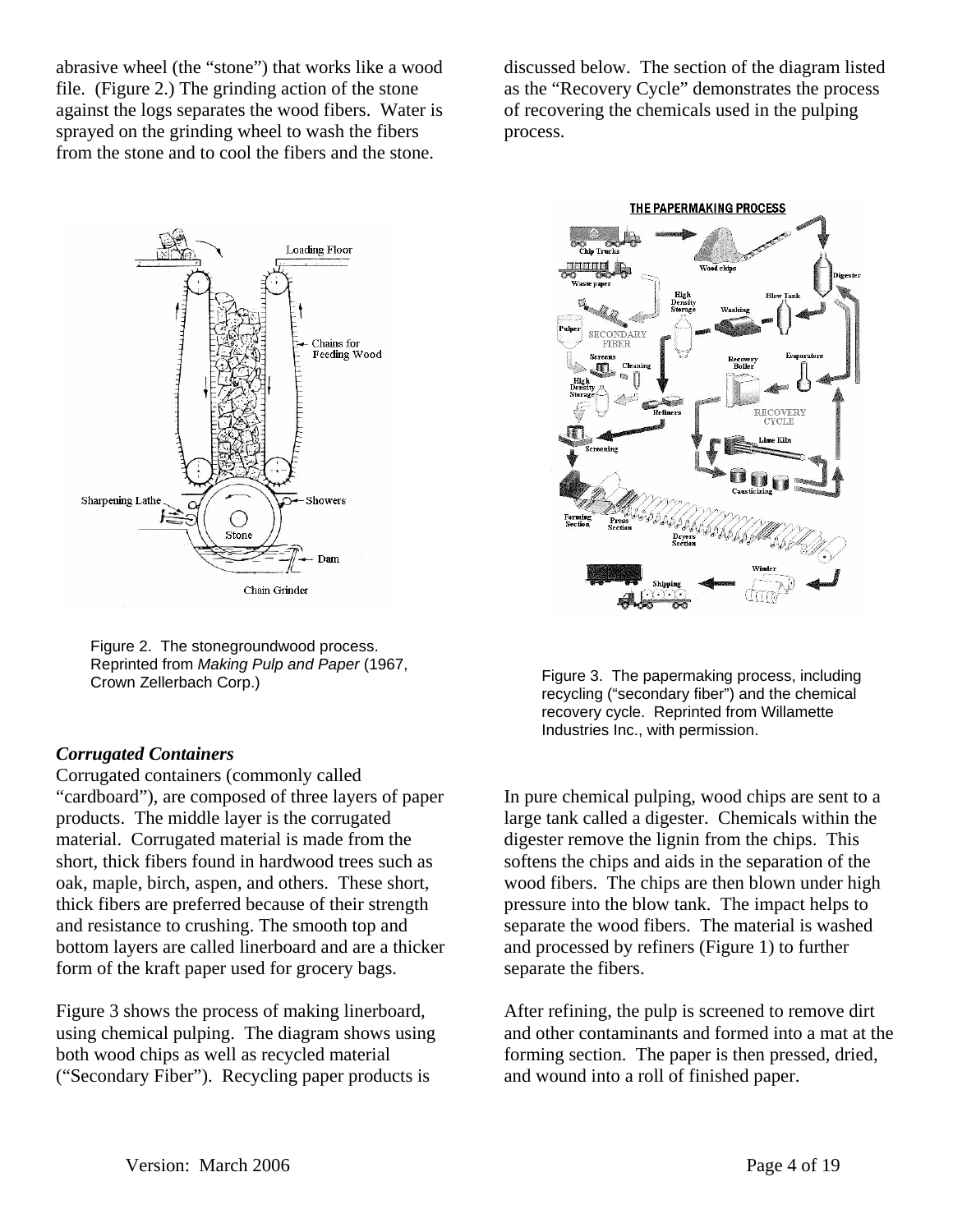#### *Notebook paper*

The most common process for making higher quality paper, such as notebook paper, is very similar to the process described above for making linerboard with the exception that the pulp is bleached prior to being formed into paper.

#### *Tissue*

To make paper soft, such as for facial tissue and toilet paper, the paper is made very thin and is crimped back and forth before being wound onto the drum. The crimping action softens the fibers in a manner similar to folding a piece of notebook paper back and forth. Today, about 60 percent of tissue paper is made from recycled paper products.

#### *Magazine paper*

Magazine paper is produced by adding mineral fillers such as calcium carbonate and clay to the pulp. The fillers improve the printing qualities of the paper by making the paper smoother, less absorbent, and more opaque.

#### *Recycling paper products*

As stated above, we now recycle approximately 45 percent of all the paper used in the United States. The United Nations Council on Environment and Development (UNCED) estimates that recycled fiber accounts for about 20 percent of total global wood fiber consumption (i.e., 80 percent comes from timber harvesting) and expects the value to increase to 30 percent by the year 2010.

About 80 percent of waste paper comes from three primary sources: corrugated boxes, newspapers, and office papers. Approximately 80 to 90 percent of recycled fiber is not deinked (no attempt is made to remove printing ink) and is used to make products such as roofing paper, corrugated containers, cereal and shoe boxes, and the liner for drywall (also called sheetrock or wallboard). The remaining 10 to 20 percent of recycled fiber is deinked and used to make products such as newsprint, tissue, or other "bright" papers.

The process of returning waste paper to fiber form is relatively simple (see the "Secondary Fiber" portion of Figure 3). The pulper is really little more

than a large blender that churns the old paper products in water to return the material to pulp. The real challenge in recycling waste paper is to remove contaminants (wax from coated boxes, adhesives, fillers, ink, dirt, etc.) from the paper. Contaminant removal is accomplished using numerous different methods.

Large contaminants may be removed during pulping by either settling to the bottom of the pulper or by being caught on a "ragger." The ragger is a chain pulled through the pulper upon which material like wire, plastic, and other stringy materials becomes tangled.

After leaving the pulper, more contaminants are removed by screening. Screening pulp to remove contaminants is analogous to using a sieve in jellymaking to separate the solids from the juice. Following screening, contaminant removal continues by cleaning the pulp. One type of pulp cleaner is known as a centrifugal cleaner. The centrifugal cleaner works by creating a vortex, similar to the vortex that forms as water spirals down the drain in a bathtub or sink. The vortex action causes the heavier particles in the pulp to move to the outside of the cleaner where they eventually move to the bottom of the cleaner and are removed. The cleaned pulp is then concentrated and stored for later use. Figure 3 shows a process where recycled fiber is blended with virgin fiber (fiber that has not been used previously to make paper) to produce linerboard.

#### **Purified Cellulose Products**

Purified cellulose is wood pulp from which nearly all the lignin and hemicelluloses have been removed. This form of pulp is often called dissolving cellulose or alpha cellulose. A number of products are made from purified cellulose.

#### *Rayon*

Rayon is used to make clothing, curtains, sheets and bedspreads, upholstery, carpet, and tire cord. Rayon is a purified cellulose product made of regenerated (dissolved and reformed) cellulose.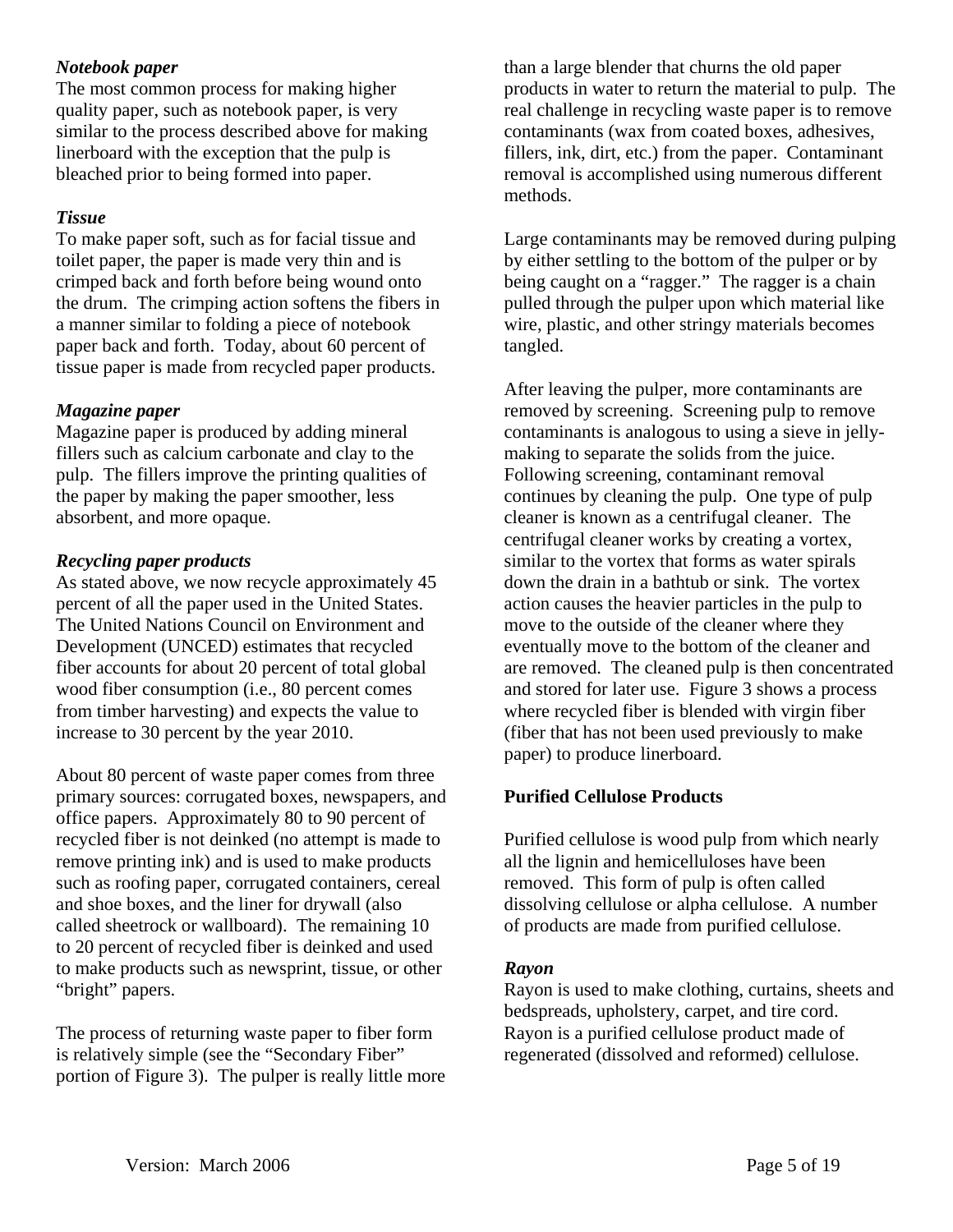The type of pulp used to make rayon is known as dissolving grade pulp.

Most rayon is made using a series of chemical reactions in a procedure known as the viscose process. In the viscose process, sheets of dissolving grade pulp are saturated with an alkaline (pH above 7.0) solution of caustic soda (sodium hydroxide). The solution is then drained and the pulp sheets are shredded to make the cellulose easier to process. The shredded product is often called "white crumb."

The white crumb is allowed to age in the air to partially dissolve the cellulose. The next step is called xanthation. In this stage, white crumb is mixed with gaseous carbon disulfide resulting in the material turning yellow, hence its new name "yellow crumb."

Yellow crumb is then dissolved in an alkaline solution. At this point, the mixture has very high viscosity (it is thick and doesn't flow well- "like molasses in January"), and hence it is now called "viscose." The viscose is allowed to stand for some time to allow the cellulose to dissolve. The mixture is then filtered to remove any undissolved material.

The filtered viscose is then forced through a spinneret (a device that looks like a showerhead) to form fine filaments of viscose. As the filaments exit the spinneret, they enter an acid bath (a solution of sulfuric acid, sodium sulfate, and zinc ions) where a number of chemical reactions result in the loss of solubility of the cellulose. As the cellulose precipitates from solution it regenerates into fine strands known as rayon.

Before the rayon fibers completely solidify, they are stretched to strengthen the fibers by orienting the cellulose molecules. The rayon fiber is then washed to remove impurities and prepared for shipment.

#### *Cellophane*

The process for making cellophane is very similar to the process described above for making rayon. The main difference is, where rayon fiber is produced by forcing the pulp through small holes (spinnerets) and reforming the cellulose into a long fiber, cellophane is made by forcing viscose (dissolved cellulose) through a thin slit and reforming the cellulose into a film.

#### *Other Purified Cellulose Products*

In addition to being used to make rayon, viscose pulp is also used to make sausage casings. The solid stage booster rockets in the space shuttle are made using a rayon-type product.

A multitude of products are made from cellulose ethers (also called cellulose gum), derived from purified cellulose. Some products made from cellulose ethers include:

- $\triangleright$  food additive for low-fat diet products, syrups, toothpaste, and ice cream;
- $\triangleright$  binder for pills and vitamin tablets;
- $\triangleright$  cement additive to allow cement to be poured underwater;
- $\triangleright$  additive for drilling muds for oil wells; and
- $\triangleright$  thickener for paints and glues.

## *Products Derived from Chemicals in Trees*

#### **Products from Resin**

Resin (also called pitch) is the sticky substance you occasionally see oozing from the bark on trees. Coniferous trees ("evergreens") produce resin to defend themselves from insects and wounds. A number of products are made from the chemicals contained in resin. A limited amount of resin is obtained by cutting the bark of trees and collecting the resin that seeps out. The majority of resinderived chemicals, however, are obtained as byproducts of chemical pulping.

#### *Additive for citrus-flavored soft drinks*

If you look at the list of ingredients on many citrusflavored soft drinks you will see "glycerol ester of wood rosin." Many citrus flavors are not water soluble and therefore would not mix in a soft drink. Glycerol ester of wood rosin emulsifies citrus flavorings enabling the flavorings to blend with the beverage.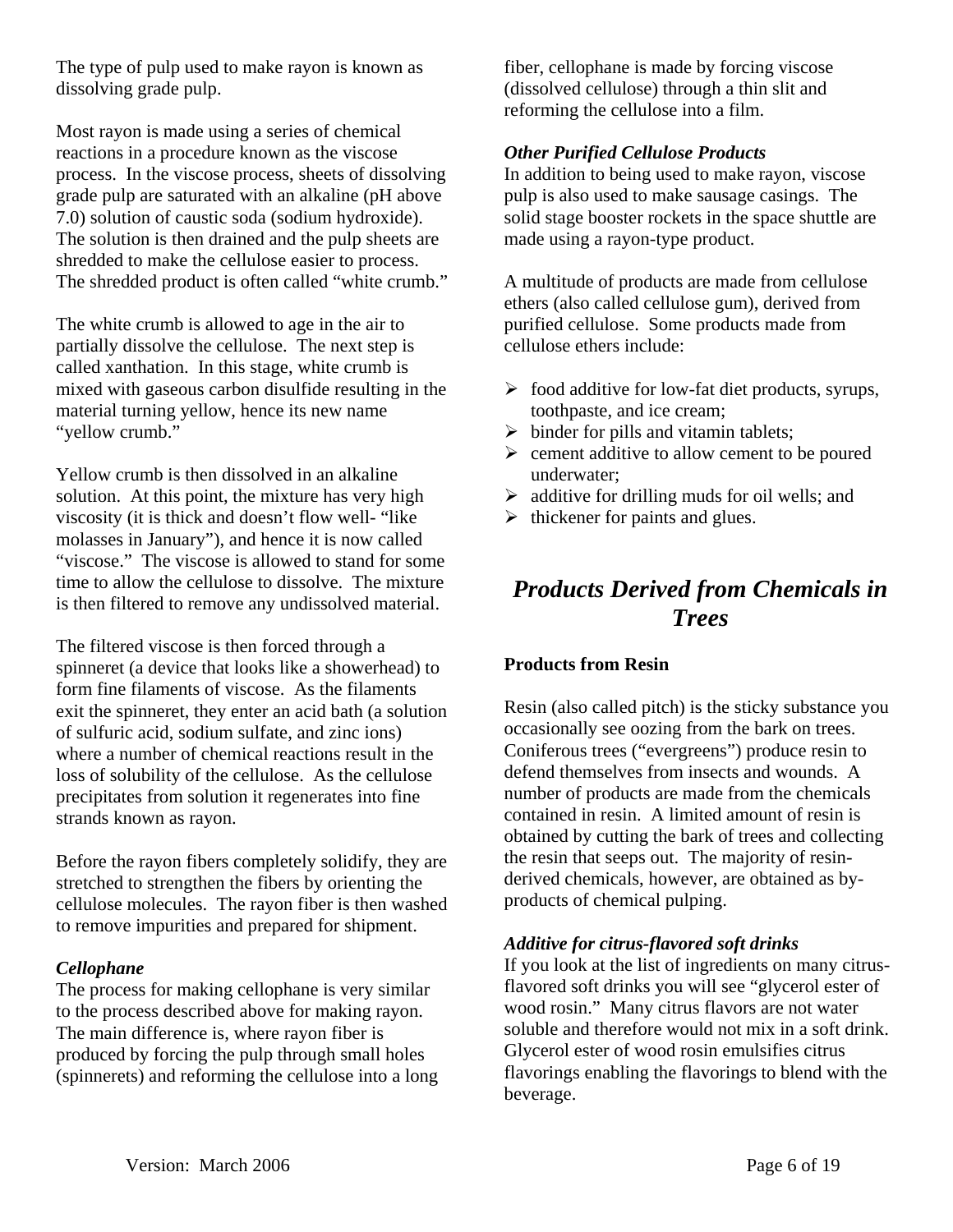One interesting method for producing wood rosin uses old pine tree stumps. A facility in Brunswick, Georgia harvests, shreds, and extracts chemicals from pine stumps. The chemicals are separated into a group of compounds known as wood rosin. The wood rosin is reacted with glycerol (a syrupy liquid by-product of chemical pulping) to produce glycerol ester of wood rosin.

In addition to being used in citrus-flavored soft drinks, glycerol esters are one of many materials used to produce chewing gum (the manufacture of chewing gum is discussed below).

#### *Soap*

 $\overline{a}$ 

Some soaps are made from by-products of chemical pulping. The chemicals that remove the lignin from the wood during pulping also cause the many waxes and related compounds found in trees to break down to form glycerol and fatty acids. When the strongly alkaline solution (sodium hydroxide, in kraft pulping) reacts with the fatty acids, fatty acid salts<sup>[1](#page-6-0)</sup> are produced. This process is known as saponification.

The material washed from the pulp, including the dissolved lignin, resin, and the fatty acid salts is a dark liquid called "black liquor." When black liquor is concentrated, the resin and fatty acid salts separate and float on the surface where they are skimmed off.

After the fatty acid salts are neutralized, the resulting product is known as tall oil ("tall" is the Swedish word for pine). The tall oil is refined to produce purified rosin acids (used to produce printing inks and adhesives) and fatty acids are sold to soap companies to produce cleaners, detergents, and soaps.

Soap companies produce liquid soap by saponifying fatty acids with sodium and solid soaps by saponifying fatty acids with potassium.

#### *Turpentine*

Turpentine is used in paint solvents, cleaning agents (e.g., Pine-Sol®), paints, and varnishes. Turpentine is also used as a raw material to produce fragrance compounds for soaps.

Small amounts of turpentine are produced from extractives from old pine tree stumps. Most turpentine is produced as a by-product of chemical pulping. In chemical pulping, wood chips are "cooked" under high heat and pressure in a digester (Figure 3). Turpentine is made from chemical compounds called terpenes contained in the relief gases from the digester. The pulping industry in the United States recovers about 30 million gallons of turpentine annually (Biermann, 1993).

#### *Sweetener in toothpaste*

There is a minor component in turpentine known as trans-anethole. Trans-anethole is the main component that gives licorice its distinctive smell and flavor, however this is not the main use for turpentine-derived trans-anethole.

At low concentrations, trans-anethole loses its licorice flavor and gives a sweet flavor. It is used in very small amounts in many toothpastes to make them sweet without adding sugar.

#### *Food additives to fight heart disease*

Products from trees help fight heart disease? Yes, it's true. Phytosterols are a group of chemicals derived from tall oil (see discussion of soap above) that, until recently, had no commercial use. Recent studies have shown that eating foods containing phytosterols (particularly beta-sitosterol) helps prevent the uptake of cholesterol. Phytosterols can therefore help in the fight against heart disease by reducing the level of cholesterol in the blood.

<span id="page-6-0"></span><sup>&</sup>lt;sup>1</sup> In chemistry, a salt is a compound created by replacing the hydrogen ions in an acid (hydrochloric acid, HCl, for example), with metallic ions (sodium, Na, for example). Common table salt is, in fact, sodium chloride (NaCl).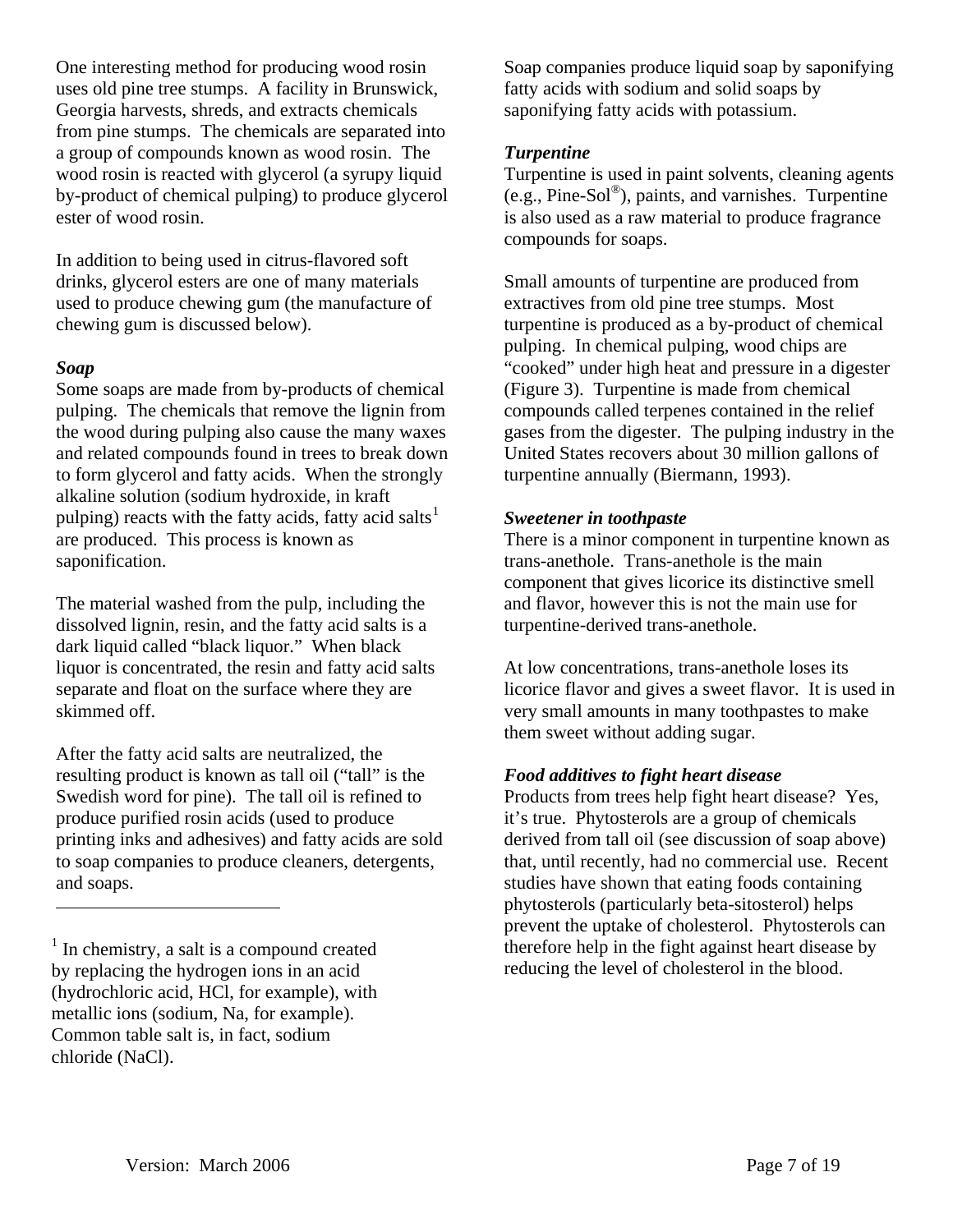#### **Chewing Gum**

Chewing gum from trees? Yes it's true.

Gum in many forms has been around for many hundreds if not thousands of years. The ancient Greeks chewed mastic gum, the resin of the mastic tree. North American Indians chewed the resin of spruce trees. Strangely enough, the conquering of the Alamo in 1836, and America's introduction to chewing gum are closely related. The Mexican general noted for the conquest of the Alamo, General Antonio López de Santa Anna, was exiled in New Jersey. He brought a substance called chicle (to be discussed later) with him from Mexico.

In 1869, Thomas Adams, an American inventor, attempted to use the chicle as a substitute for rubber. The experiment failed, but Adams noticed that General Santa Anna liked to chew chicle. Adams made a batch of chicle gum in his kitchen and offered it for sale in a local store. By 1871, the gum was selling so well that Adams had produced a machine to mass produce the gum. In December of 1928, Walter Diemer, an employee of the Fleer Corporation, devised the formula for bubble gum.

<span id="page-7-0"></span>Most modern chewing gums contain 16% to 30% gum base. Gum base is a blend of different latexes from tropical trees, resins from North American pine trees, and synthetic materials such as polyvinyl acetate, waxes, and imitation rubber. The synthetic materials help give bubble gum its elasticity. Chicle is one of the primary latexes in gum base. Chicle comes from the sap of the sapodilla tree (*Sapota archras*) found in Mexico, Guatemala, and Belize. Chicle and the other latexes are drained from trees by cutting a gash in the tree and collecting the sap in canvas bags. The latexes are then boiled to reduce water content, hardened, and kneaded into blocks. The blocks are shipped to gum factories where they are purified by heating and straining. The other ingredients such as corn syrup, sugar, glycerine and flavorings are mixed into the gum and the mixture is allowed to cool before being cut into sticks of gum.

#### **Maple Syrup**

Maple syrup is made from the sap of maple trees. The primary species used is sugar maple *(Acer saccharum*), native to southeastern Canada and the eastern United States. Maple syrup production totaled 1.16 million gallons in the United States in 1998 according to the U.S. Department of Agriculture.

During the growing season, the sapwood<sup>[2](#page-7-0)</sup> of trees conducts water upwards from the roots to the leaves. During the dormant season (fall and winter), trees store sucrose (a sugar) in the roots. In early spring, when the temperature is above freezing during the day but below freezing at night, water is absorbed by the roots forming a concentrated solution of sucrose. As the roots continue to absorb water, the sucrose solution begins to rise up the tree through the sapwood. Maple syrup is made from the early spring sap which has a higher sugar concentration than the sap produced during the growing season.

Maple sap collection occurs between mid-February and mid-April and generally lasts four to six weeks. To collect the sap, a hole is drilled through the bark into the sapwood. A spout is then driven into the hole and either a pail is hung on the spout, or plastic tubing is attached, to collect the dripping sap. The sap is then boiled to produce maple syrup. Each tap (trees larger than two feet in diameter may be tapped in as many as four places at one time) yields about 10 gallons of sap. It takes about 40 gallons of sap to produce one gallon of maple syrup.

Under normal conditions, tapping a maple tree only removes about eight percent of the tree's sugar supply, an amount easily replaced the following

<sup>&</sup>lt;sup>2</sup> If you look at a stump or the end of a log, the sapwood is the light-colored band of wood closest to the bark, as opposed to the heartwood, which is the darker-colored (in some species) band of wood surrounding the center of the log.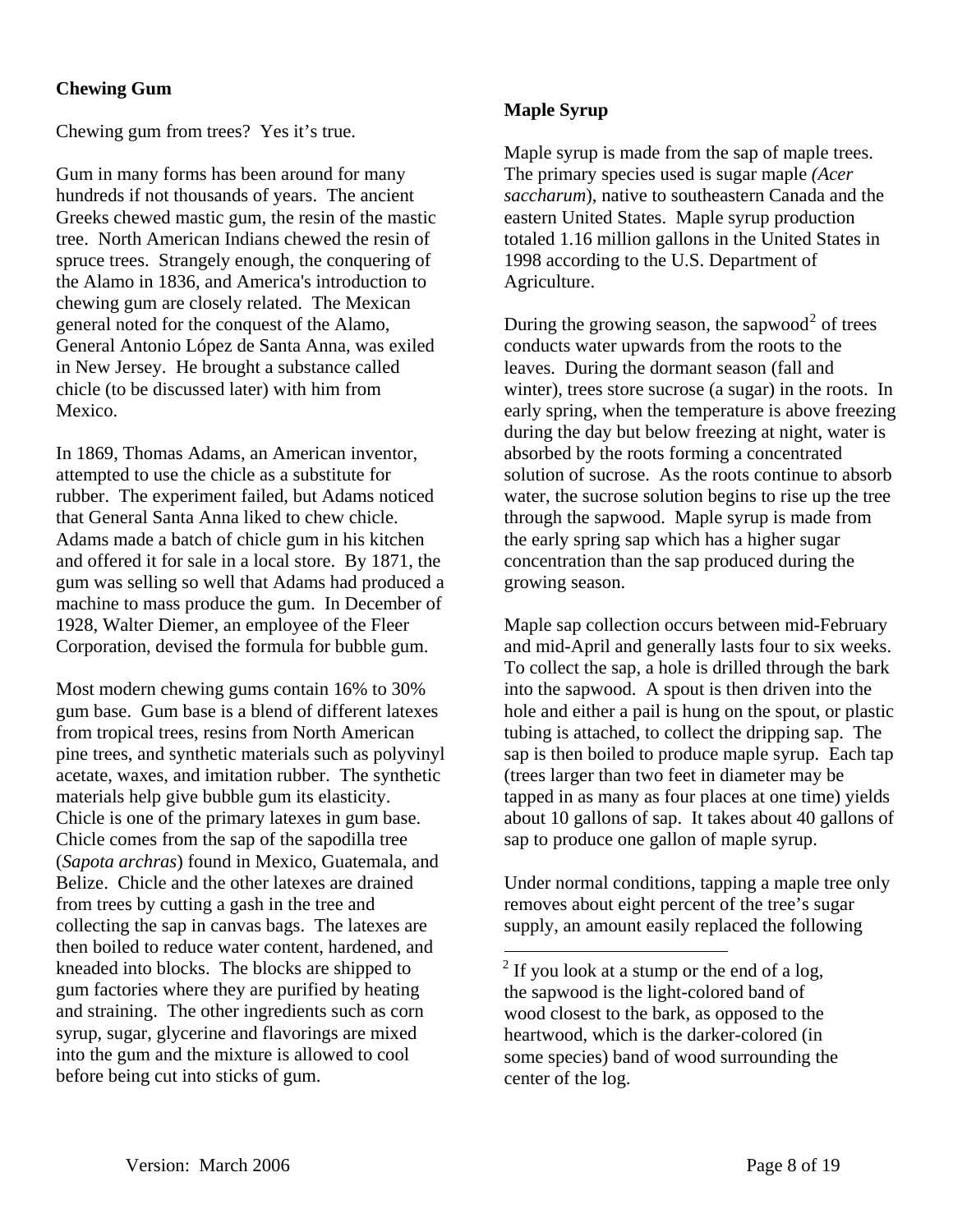growing season. Therefore, tapping maple trees to produce syrup does not significantly harm the trees. In fact, some have said that farmers are still tapping maple trees planted by the Pilgrims in 1620.

#### **Natural Rubber**

Natural rubber is used to make thousands of products including: shoes, balloons, erasers, gloves, weatherstripping, gaskets, conveyor belts, balls (basketball, tennis balls, etc.), inner-tubes, tires, and as foam rubber in products like carpet padding, car seats, pillows, and synthetic sponges.

Approximately 99 percent of natural rubber is produced from the latex of the rubber tree, *Hevea brasiliensis*. Latex is produced by rubber trees and hundreds of other plants as a defense against a wound. Rubber trees are native to Brazil and are grown in Malaysia, Indonesia, Thailand, India, and China. The remaining one percent of natural rubber comes from the guayule bush of Mexico and the southwestern United States.

To collect latex, workers cut shallow gashes into trees and collect latex in cups. Because latex quickly coagulates into lumps, chemicals and water are added to keep it in liquid form.

The process to create crude rubber for shipment to the secondary processor varies according to the end use. One such process, known as smoked sheets, involves adding water and acid to the latex. The acid causes the rubber to coagulate and form into sheets of soft and flexible rubber. The sheets are then compressed to remove some of the water and dried in smoke houses. The sheets are then bundled into bales of crude rubber and sent to the final processor.

The ratio of latex to natural rubber is approximately 3:1, that is, about 3 pounds of latex are required to make 1 pound of rubber. Workers are able to tap rubber trees for approximately 20 years before the tree is no longer suitable for latex production.

#### **Charcoal**

Charcoal is formed from the pyrolysis (chemical change caused by heat) of wood. When wood is burned with plenty of air available it burns almost completely, leaving very little residual substance (ash). If air is restricted, however, only the volatile matter burns, leaving carbon. Carbon is the primary component of charcoal. Charcoal is made by cooking wood under a restricted air supply in closed ovens known as retorts.

The ratio of wood to charcoal is approximately 5:1, that is, it takes approximately 5 tons of wood to produce 1 ton of charcoal.

## **Related Project Learning Tree activity:**  Number 49 - *Tropical Treehouse* (This activity lists numerous products we obtain from tropical forests.) Objectives: 1. Describe the plants and animals that live in different levels of the tropical rainforest, 2. Examine and discuss a case study that involves the rights of native inhabitants of a tropical rainforest in a national park, 3. Describe the sounds they might encounter when visiting a rainforest

Charcoal briquettes for barbeques are typically made from a binder and filler. The charcoal is crushed into fine particles and screened to remove large pieces. A binder, typically starch and water, is added to the charcoal particles to glue the particles together into briquettes. Charcoal comprises approximately 75 percent of the briquettes, while water and starch comprise approximately 20 percent and 5 percent, respectively.

In addition to being used as briquettes for barbeque grills, charcoal is used in water filters, in glass manufacturing, in gunpowder manufacturing, and by artists as chalk. By-products of charcoal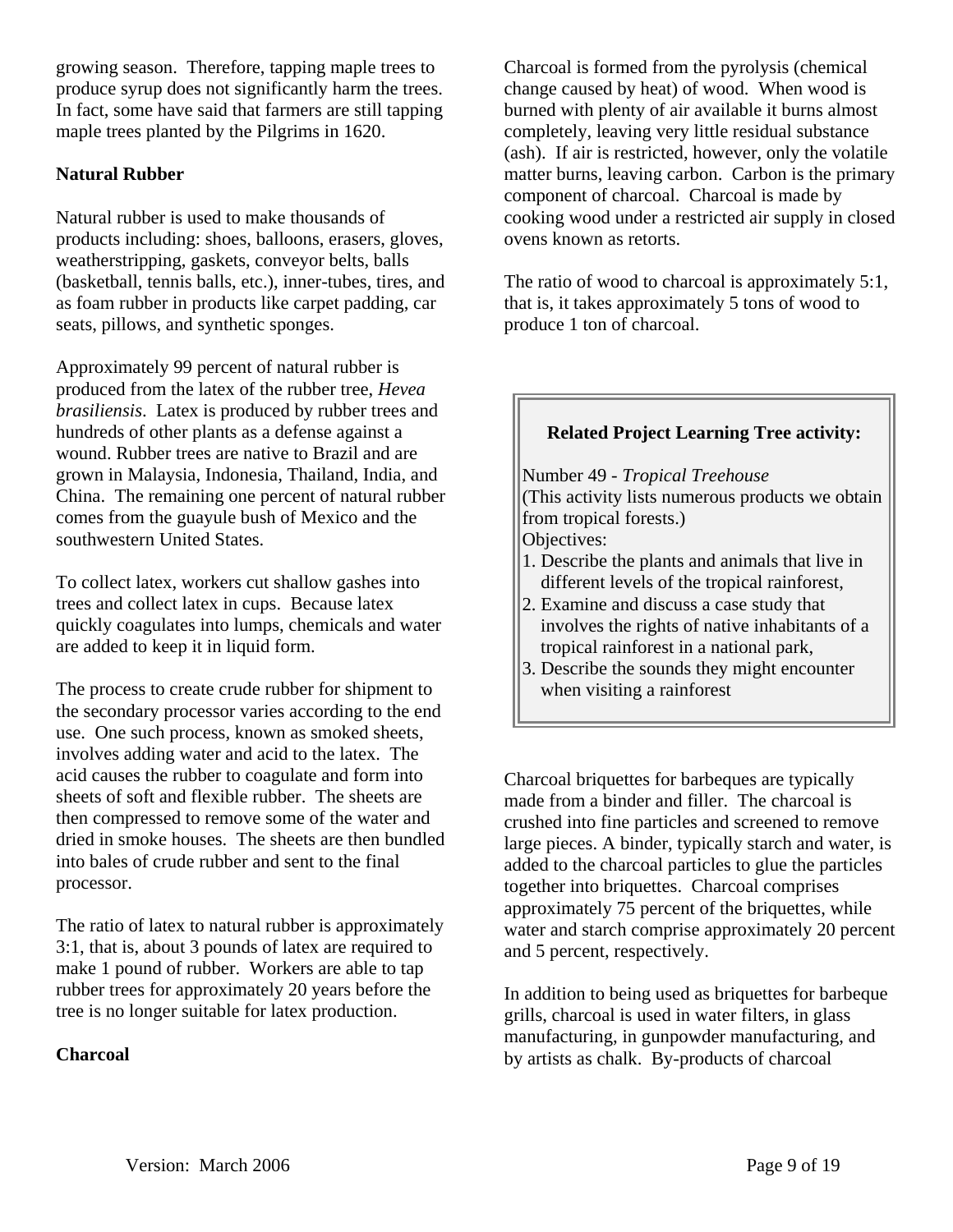production include tar, methanol ("wood alcohol"), acetic acid, and acetone.

#### **Flavorings & Food Additives**

#### *Gum arabic*

Gum arabic is a common ingredient in many food items including: beverages, breads, candies, condiments, ice cream, yogurt, pet food, salad dressing, and syrups. Gum arabic comes from an exudate of *Acacia senegal*, a tree native to Sudan and neighboring countries in east Africa. Gum arabic is odorless and flavorless and is used to thicken, emulsify, and stabilize foods.

#### *Cola flavoring*

Cola flavor originally came from the nut of the cola tree (primarily *Cola anomala* or *Cola nitida*) native to West Africa. Nuts are harvested from the trees from September through June and dried in the sun or piled for "sweating." Today, most companies use synthetic cola flavoring.

#### *Root beer flavoring*

The original flavor for root beer came from sassafras oil from the root bark of the sassafras tree (*Sassafras albidum*), native to the eastern United States. The U.S. Food and Drug Administration (FDA) found that safrole, a chemical found in sassafras, is carcinogenic in laboratory animals. Therefore, many companies today use either sassafras oil from which the safrole has been removed or synthetic root beer flavoring.

#### *Artificial vanilla flavoring*

Real vanilla flavoring is an extract of the seed pod ("bean") from the vanilla orchid (*Vanilla planifolia*), native to Mexico. Artificial vanilla flavoring is a less expensive substitute for real vanilla that at one time was made as a by-product of chemical pulping known as vanillin. Vanillin is now produced from petroleum-based products.

#### **Fragrances**

The oil of the wood, leaves, and fruit of many trees is used to add fragrance to perfumes, soaps, cleaners, candles, insecticidal, pharmaceutical and

many other products. Some commonly used oils include:

camphor - oil from the leaves and wood of the camphor tree (*Cinnamomum camphora*) native to eastern Asia.

cedarwood - oil from junipers, cypresses, and true cedars (trees in the genus *Cedrus*) including:

- $\triangleright$  eastern redcedar (Virginiana cedarwood oil from *Juniperus virginiana*),
- $\triangleright$  ashe juniper (Texas cedarwood oil from *Juniperus ashei*),
- ¾ African pencil cedar (East African cedarwood oil from *Juniperus procera*).
- $\triangleright$  Chinese cypress (Chinese cedarwood oil from *Cupressus funebris*),
- ¾ deodar cedar (Himalayan cedarwood oil from *Cedrus deodara*), and
- $\triangleright$  atlas cedar (Moroccan cedarwood oil from *Cedrus atlantica*).

Approximately 60 percent of the perfumes and colognes on the world market contain cedarwood oil (Anderson, 1995).

eucalyptus - oil from the wood and leaves of eucalyptus trees native to Australia and New Zealand. There are estimated to be at least 500 eucalyptus species.

sandalwood - oil from the wood of the sandalwood tree (*Santalum album*) native to southeast Asia and the islands of the South Pacific.

## *Products from Fruits and Nuts*

#### **Spices**

Some of the many spices we get from trees include:

- **allspice**  made from dried fruits of *Pimenta dioica*, a tree native to the West Indies and Central America. The name "allspice" comes from the fact that the spice tastes like a number of spices - cloves, cinnamon and nutmeg.
- **bay leaves** dried leaves of *Laurus nobilis* (common names include sweet bay, bay laurel,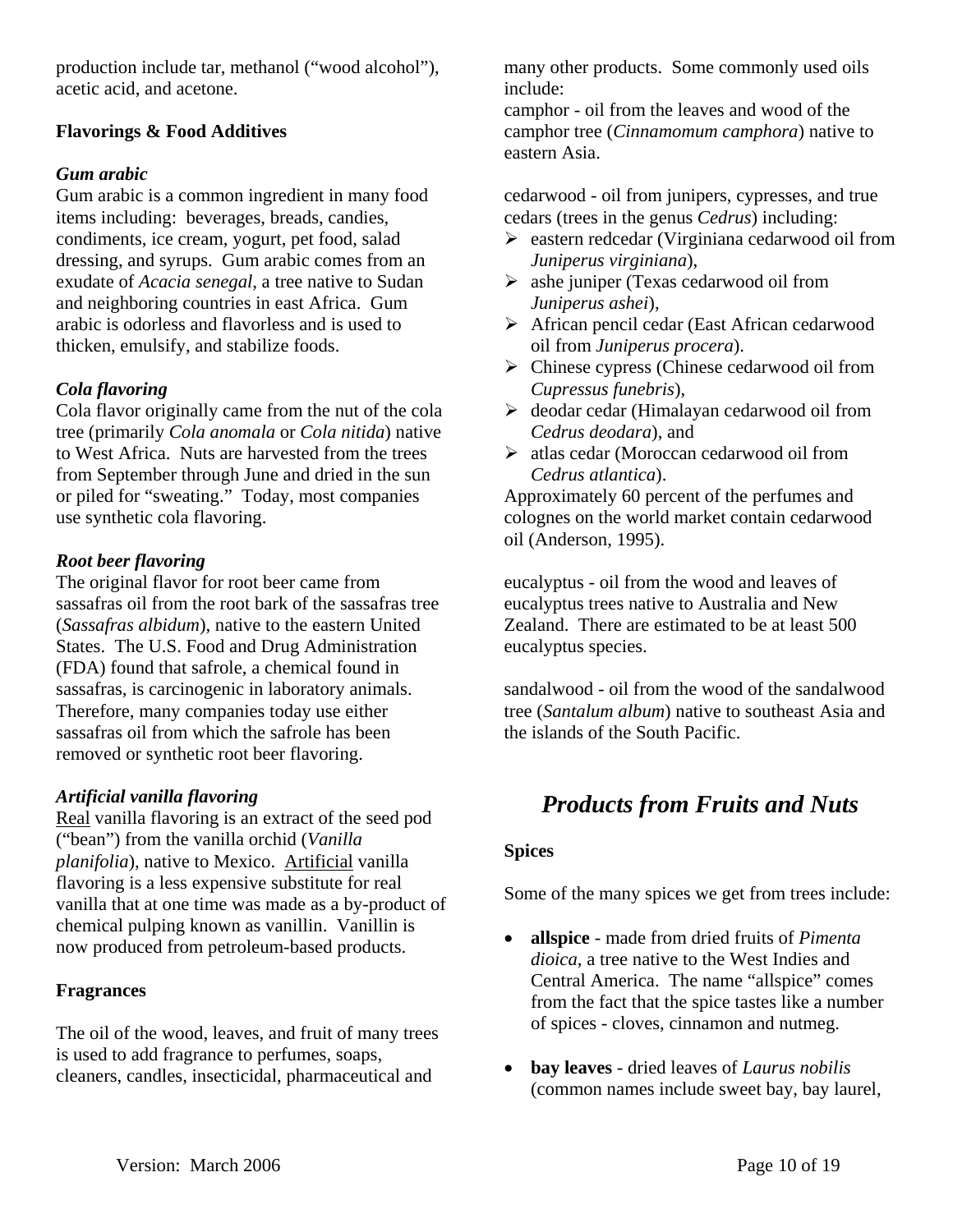sweet laurel, and laurel), native to the Mediterranean region. Leaves of *Umbellularia californica* (California-laurel or Oregon-myrtle) native to Oregon and California, are also occasionally used.

- **cinnamon** made from dried inner bark of *Cinnamomum zeylanicum*, a tree native to Sri Lanka (formerly known as Ceylon), the southwest coast of India (Malabar), and Myanmar (formerly known as Burma). This type of cinnamon is also known as Ceylon cinnamon or "true" cinnamon. Most of the cinnamon we use in North America is actually cassia (*Cinnamomum cassia*), also known as Chinese cinnamon, the dried inner bark of a tree native to southern China.
- **cloves** dried flower buds of *Eugenia aromatica*, a tree native to the Moluccas, or Spice Islands, of Indonesia.
- **nutmeg** made from dried seed of *Myristica fragrans*, a tree native to the Moluccas, or Spice Islands, of Indonesia.

#### **Edible Fruits & Nuts**

Trees also provide us with food in the form of fruits and nuts. When you eat an apple, pear, plum, peach, nectarine, persimmon, cherry, orange, lemon, lime, grapefruit, tangerine, pecan, walnut, almond, filbert, pistachio, cashew, chestnut, pine nut (seed of pinyon trees), or olive, you are eating either the ovary wall (the flesh of an apple, for instance) or the seeds (filbert, for example) of the tree.

Bananas, however, are not among the fruits we get from trees; bananas grow on large, perennial plants. Banana plants are among the largest plants lacking a woody stem.

#### **Chocolate**

Chocolate is made from the seeds (Figure 4) of the cacao (ke-kä′o) tree (*Theobroma cacao*) native to

tropical Africa and South America. The chocolatemaking process involves:

- 1. drying the seeds,
- 2. roasting the seeds,
- 3. cracking and removing the shell leaving the center of the seed (nib),
- 4. crushing the nibs,
- 5. smoothing (conching),
- 6. hardening (tempering), and
- 7. forming the chocolate.



Figure 4. Open cacao pod showing seeds. Reprinted from the Chocolate Manufacturer's Association of the U.S.A., with permission.

- Drying the seeds After harvesting, cacao seeds are stacked in bins for several days to dry. During this time, the color of the seeds changes from purple or creamy white to dark brown and the seeds begin to take on the familiar aroma of chocolate. When the seeds are dry enough to lessen their susceptibility to spoilage, they are bagged and shipped to chocolate makers.
- Roasting the seeds The first step for the chocolate maker is to roast the seeds. Roasting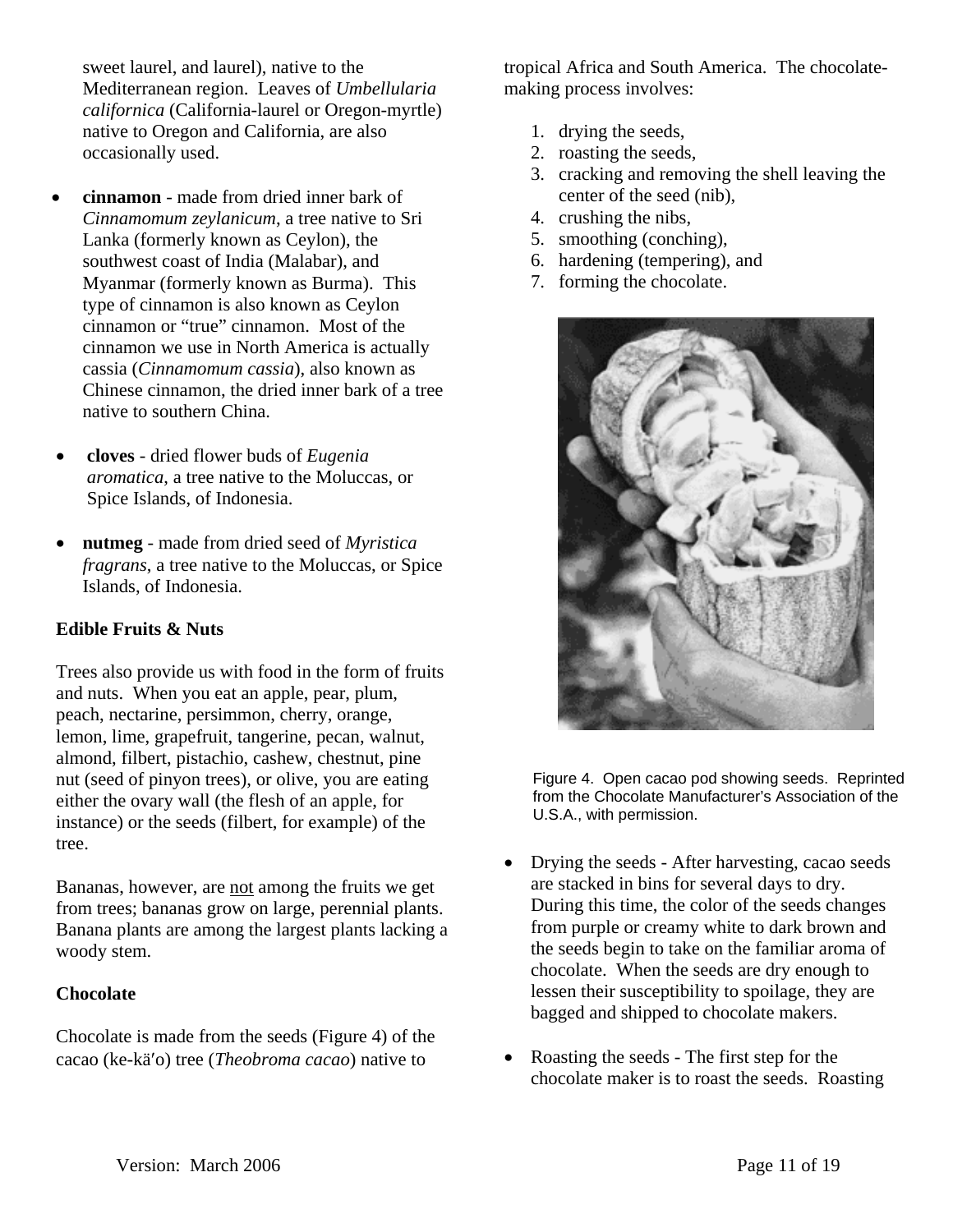dries the shells and makes them easier to remove.

- Cracking and removing the shell The next step, "cracking and fanning" cracks the shells on the cacao seeds and uses fans to blow away the shells. The part of the cacao seed that remains is the center of the seed, known as the nib. The nib is approximately 50% cocoa butter.
- Crushing the nibs The nibs are crushed by large grinding machines. These machines melt the cocoa butter and grind the hard parts of the nibs into powder. The result is a dark brown liquid called chocolate liquor (chocolate liquor does not contain alcohol). To make milk chocolate, milk and sugar must be blended and condensed (a process to remove most of the water). This mixture is then added to the chocolate liquor and blended until a powder is formed. Extra cocoa butter is then added to make liquid chocolate.
- Smoothing The liquid is then stirred in large tanks for a period ranging from several hours to several days. This process is known as conching and serves to make the chocolate smoother and creamier.
- Hardening and Forming Finally, the chocolate is tempered (heated to high temperatures) and pumped into moulds to form chocolate bars.

## *Products from Bark*

#### **Cork**

Cork is used in many ways. Some examples are bottle stoppers, gaskets, soles for shoes, floor and wall coverings, centers of baseballs (Figure 5) and bulletin boards. Cork comes from the bark of cork oak (*Quercus suber*) native to Europe (primarily Spain and Portugal) and North Africa.



Figure 5. Cutaway section of a baseball showing cork center.

Bark protects trees from moisture loss, fire, freezing, and mechanical damage. Cells in the cork cambium (phellogen) divide to produce the cork layer (phellem) of bark (Figure 6). Cork oak is unique because of the thickness of its bark's cork layer.



Figure 6. The structure of bark. Reprinted from *Forest Products and Wood Science – An Introduction: Second Edition* (1989, Haygreen, J.G. and J.L. Bowyer, Iowa State University Press), with permission.

If done improperly, stripping the bark will kill a tree. As done by skilled cork harvesters, stripping the bark does not kill the tree. During harvesting,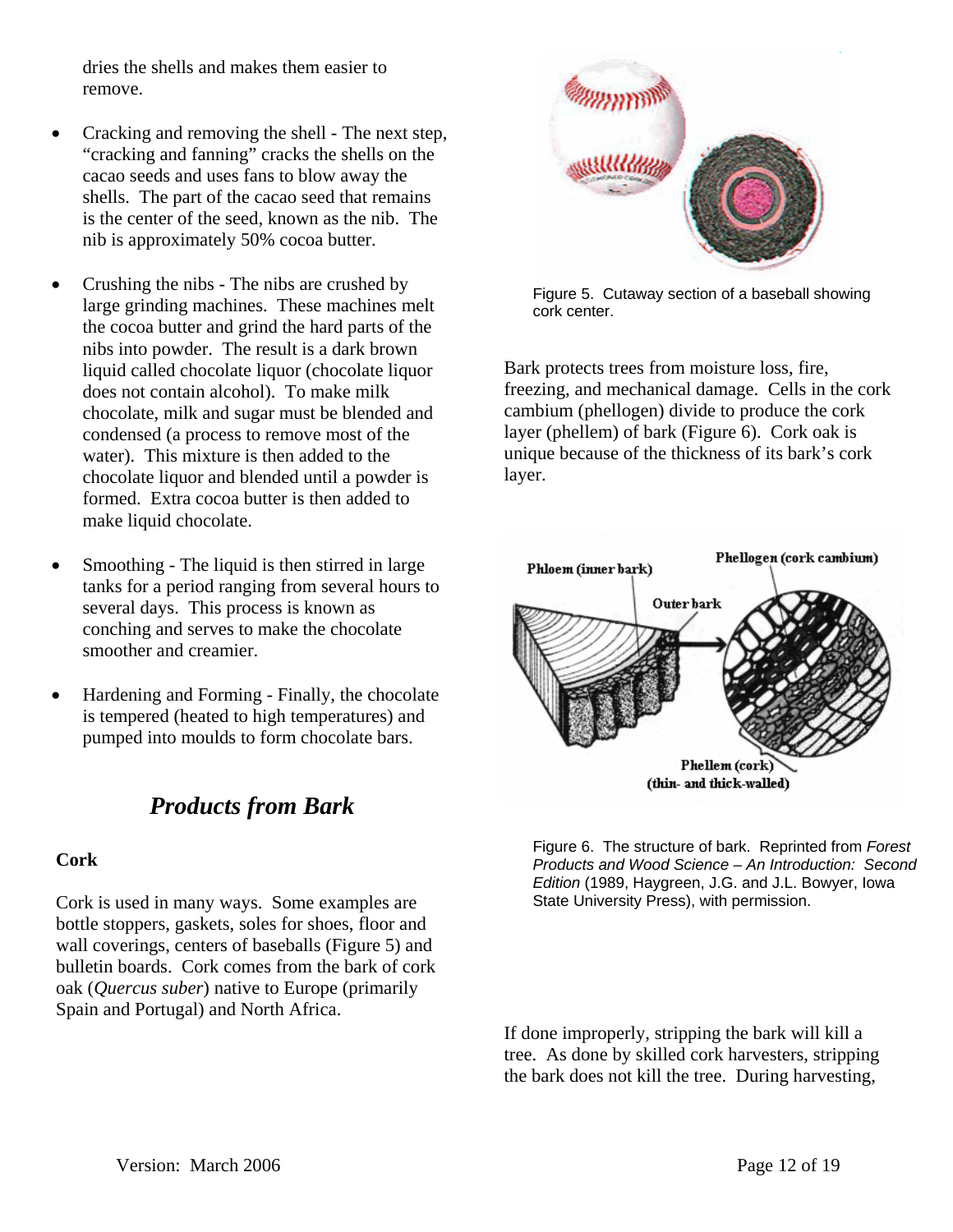the bark separates at the cork cambium, which dies, leaving the inner bark (also called phloem, the vascular tissue that transports sap downward in trees) intact. The tree then forms a new cork cambium and produces new bark the following year.

The outer bark is stripped from the tree twice during the first 34 years of growth at which time the bark is too woody and coarse to be valuable. A third stripping occurs after another nine years when the tree is about 43 years old. By this time the cork oak tree is fully mature and yields a layer of high quality cork. A tree 50 years old produces only about 100 pounds of cork, but one that is 80 or more years old produces 500 pounds or more. Cork oak trees usually live about 150 years and the bark can generally be harvested every nine years after the tree reaches maturity.

The bark is stripped from the tree during July and August. Harvesters make a horizontal cut around and through the bark layer just above the ground and another just below the lowest branches. One or more vertical cuts are made between the horizontal cuts, and the cork is peeled away.

The stripped bark is dried for a few days, weighed, and boiled to remove tannic acid and sap. Boiling also makes the bark soft enough to be pressed into flat sheets. The flat sheets are trimmed, baled, and shipped to manufacturers.

#### **Mulch**

Many wood product manufacturers remove bark before processing logs into lumber or other products (see Figure 7 and the discussion of lumber production below). The bark is often burned to produce energy to power manufacturing facilities. However, many manufacturers also sell bark for use as mulch. Gardeners use bark mulch to help prevent weeds and to keep the soil moist and cool.



Figure 7. Lumber Manufacturing

## *Solid Wood Products*

#### **Lumber**

The process and equipment used for producing lumber varies according to a number of factors including: tree species, size and quality of the logs, available technology, and desired end product. Examples of end products include:

- applications emphasizing strength wall studs, floor joists, trusses, glue-laminated beams, decks, pallets, upholstered furniture frames, etc.;
- applications emphasizing appearance siding, shelving, fascia; and
- remanufactured products moulding, doors, windows, furniture, flooring, paneling, cabinets, etc.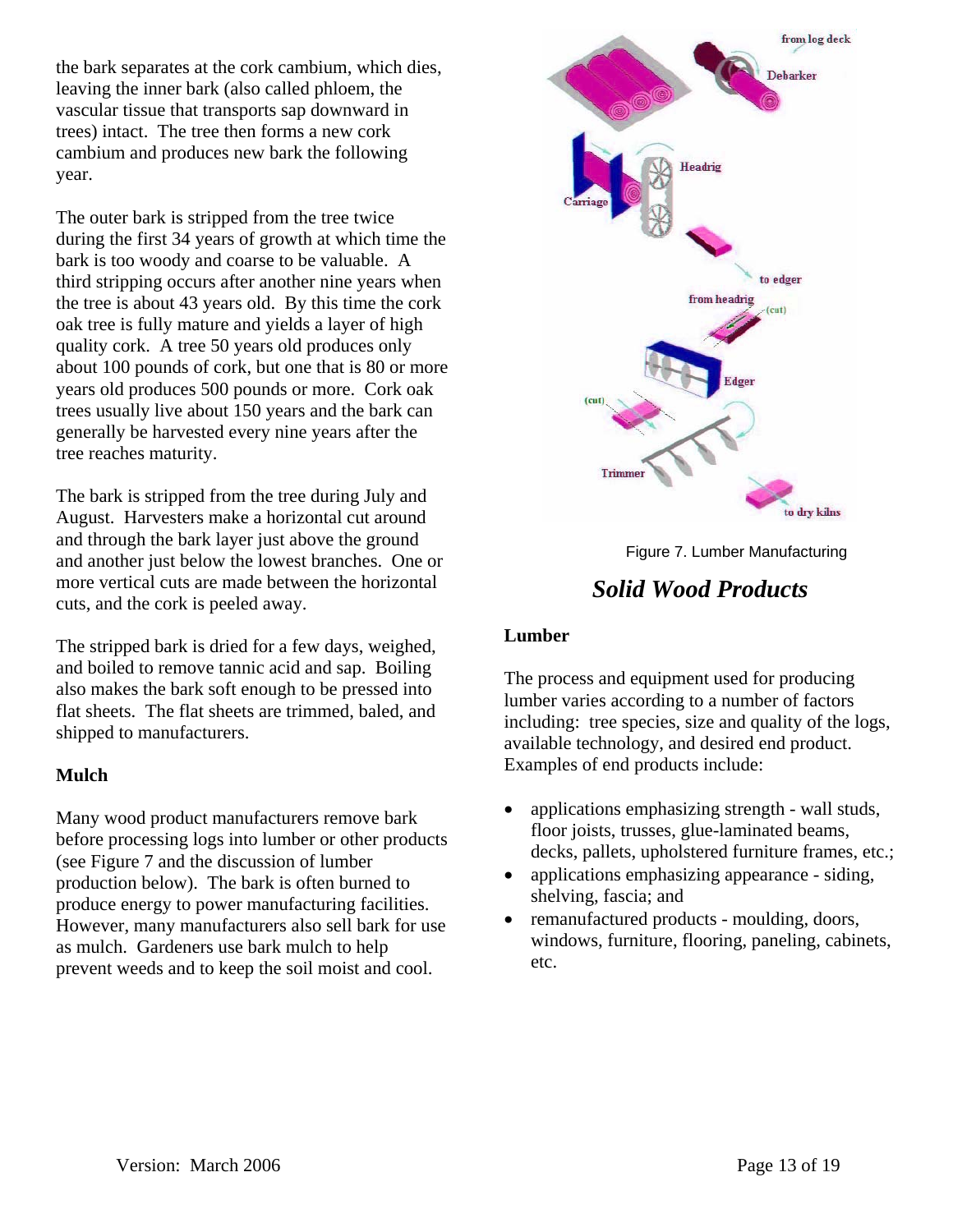Figure 7 shows the general process of converting logs to lumber.

Logs arrive at the mill on log trucks and are unloaded and piled in the log yard. The logs are then loaded onto the log deck, trimmed to length and the bark is removed at the debarker. Figure 7 shows a ring-type debarker. Ring debarkers have large rotating "fingers" that rub and cut the bark from the log. Debarked logs are then rolled onto the carriage where they are held in place and sawn by large saws called headrigs. Figure 7 shows a bandsaw headrig. Large circular saws (some over 5 feet in diameter) are also used for headrigs.

The headrigs create a semi-processed piece called either a cant or a flitch (the terms are often used interchangeably, however, in general, larger pieces are called cants and smaller pieces are called flitches). The rough edges are then removed by machines called edgers. The rough ends are removed and the boards are cut to uniform lengths by trimmers. The green (full of moisture) lumber is then stacked and dried in dry kilns similar to large ovens. Finally, the lumber is planed to create a smooth surface, graded, packaged and bundled for shipment.

In addition to the sawing machines found in sawmills, many modern sawmills use computers, lasers, ultrasonics (similar to sonar used in submarines), video cameras, and even x-ray to process logs into lumber. Sawmills use this modern technology to help them minimize waste and get the most lumber out of every log.

#### **Pencils**

The mass production of pencils began in Nuremberg, Germany, in 1662. Today, the pencil capital of the world is Tennessee. The United States produces about 2 billion pencils per year. Approximately one-fourth of the pencils in the world are made from incense-cedar *(Calocedrus decurrens*), a tree native to southern Oregon and northern California. Pencils are also made from tropical hardwoods and plastic.

#### **Related Project Learning Tree activity:**

Number 82 - *Resource-Go-Round* (This activity involves identifying the raw materials used for making pencils) Objectives:

- 1. Identify the natural resources from which products are derived,
- 2. Trace the lifecycle of a product from natural resources, to the raw materials, to the finished product,
- 3. Describe how energy is consumed in the manufacturing and transportation of products and how it might be conserved.

Figure 8 shows the steps involved in producing pencils. Logs are sawn into 3-inch by 3-inch blocks of wood called "pencil stock." The pencil stock is dried in kilns and cut to short lengths called "pencil blocks" (Figure 8A).

The pencil blocks are sawn into "slats" (Figure 8B) that are one-half the thickness of a pencil. The slats are then saturated with wax and stain to give the pencil a uniform color and to make it easier to sharpen (Figure 8C). Grooves are machined into the slats (Figure 8D) and the graphite (often mistakenly called lead) is then laid in the grooves (Figure 8E).

Another grooved slat is then glued on top of the slat containing the graphite (Figure 8F). The "graphite sandwich" is then machined and sawn into individual pencils (Figure 8G and 8H). Each pencil is sanded, painted, and the metal ferrule and eraser are inserted (Figure 8I and 8J).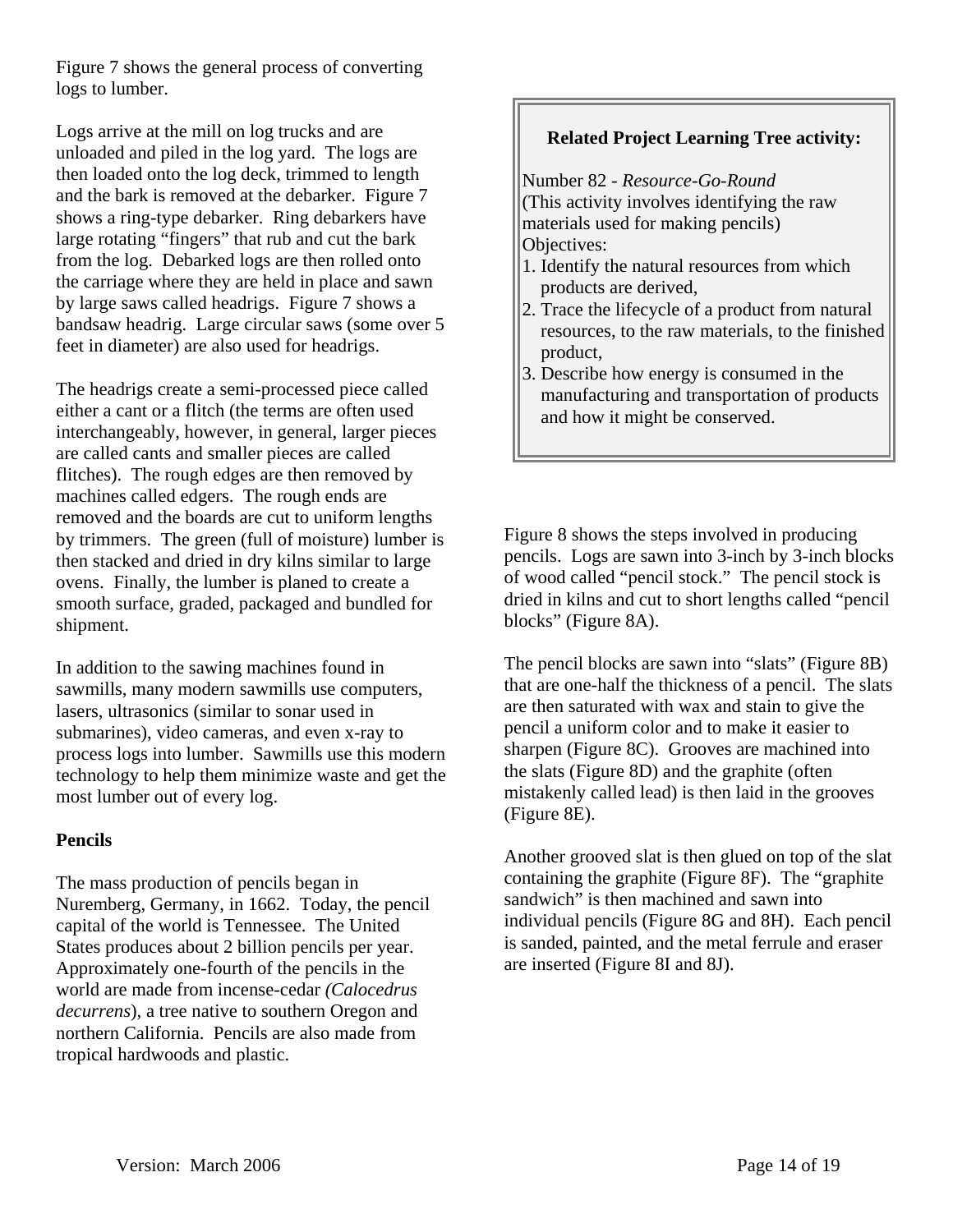

Figure 8. How pencils are made. Reprinted from the Incense Cedar Institute, with permission.

Plywood is made by gluing together sheets of veneer. The grain direction of the sheets (plies) of veneer is oriented perpendicular to the adjacent sheets (except when there are an even number of plies, see Figure 9) to increase the strength and stability of the panel.



## *Composite Wood Products*

Composite wood products are products made from discrete parts, or in simpler terms, a product made by "taking wood apart and gluing it back together." The "discrete parts" vary by product and include veneer (see discussion of plywood below), flakes or wafers (see discussion of oriented strand board below), chips, sawdust, shavings, and wood fibers. Technically, paper is a composite wood product with the fibers being the discrete parts.

#### **Plywood**

Plywood is used for a number of purposes. Plywood made from softwoods, also called conifers or evergreens (pine, hemlock, and Douglas-fir, for example), is used for construction sheathing (roofing, flooring, and walls), concrete forms, packaging (boxes and crates), siding, and more recently for engineered wood products such as wood I-beams. Plywood made from hardwoods, also called broadleaved or deciduous trees (oak, maple, and ash, for example), is generally used for decorative purposes such as paneling, furniture, and doors.

Figure 9. Orientation of sheets of veneer (plies) in the manufacture of plywood. Arrows indicate grain direction. Reprinted from the *Wood Handbook: Wood as an Engineering Material*, 1987, Ag. Handbook #72, USDA Forest Service, Forest Products Laboratory, with permission.

The plywood manufacturing process begins with debarking the logs (Figure 7 shows a ring-type debarker used in lumber manufacturing). Logs are then softened by soaking in hot water or steam baths. A hot log is then held at each end ("chucked") and rotated like a roll of paper towels in a holder. The rotating log is brought into contact with a large steel knife held in a machine called a lathe (Figure 10). The knife cuts a long, thin sheet of wood from the log. The peeling process is analogous to unrolling a roll of paper towels. The long, thin sheet of wood is then clipped to shorter lengths. The clipped sheets of wood are now known as veneer.

The veneer is dried and glue is sprayed on it. Several pieces of veneer are laid on top of each other as shown in Figure 9.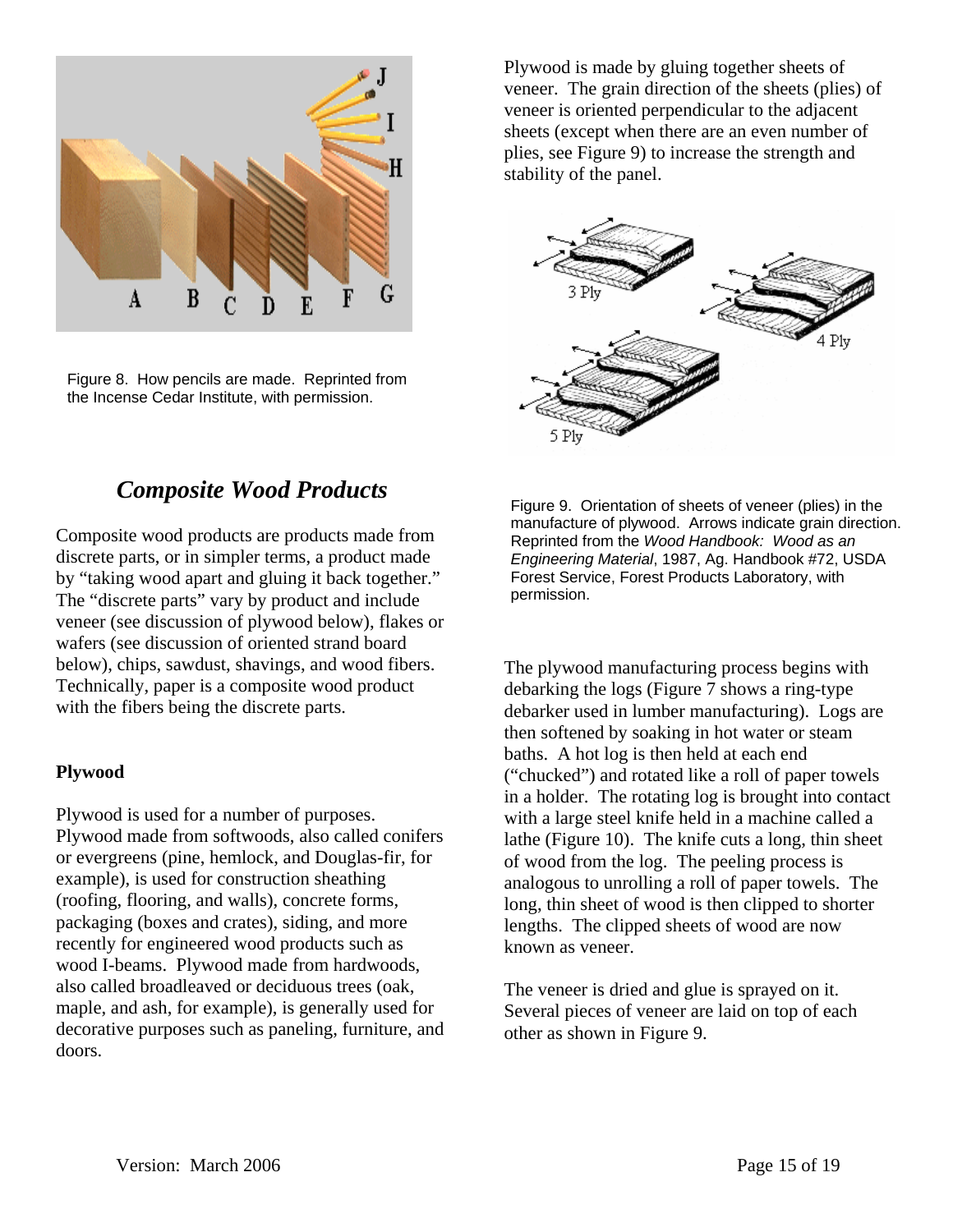The stack of veneer and glue is placed in a press that applies heat and pressure to dry and set the glue. The plywood is then trimmed to desired width and length (often 4 feet by 8 feet) and bundled for shipment.



Figure 10. Peeling logs to produce veneer. Reprinted from *Setting veneer lathes with the aid of instruments*, Feihl and Godin, 1967, Publication No. 1206, Dept. of Forestry and Rural Dev. – Forestry Branch, Ottawa, Canada.

## *Oriented Strand Board (OSB)*

As you watch new homes being built you might notice that builders are using less plywood sheathing for roofs, walls, and floors. Structural plywood is gradually being replaced by a product called **O**riented **S**trand **B**oard, or OSB for short. OSB costs less than plywood and can be made from relatively low-grade wood.

Like plywood, OSB is a composite wood product. OSB is made by gluing together flakes or wafers (pieces of wood about the size of potato chips). OSB is also commonly called particleboard, flakeboard, or waferboard. Particleboard (discussed in the next section) is also a composite wood

product, however the particles are much smaller than in OSB (Figure 11). Flakeboard is a generic term used to describe composite wood products made from flakes. OSB and waferboard are the two major types of flakeboard. Waferboard looks nearly identical to OSB. In OSB, however, the wood flakes (wafers) are oriented relative to one another (like the veneer in plywood, see Figure 9) to increase the strength and stability of the panel, whereas no attempt is made to orient the wafers in waferboard.



Figure 11. OSB and particleboard.

OSB mills begin by slicing logs into wafers using machines called waferizers. The green (saturated with moisture) wafers are dried and an adhesive is sprayed on them. The wafers are then dropped in layers onto a moving mat. The grain direction of the layers of wafers is oriented perpendicular to the adjacent layers (as with the veneer in plywood shown in Figure 9). The mat of wafers is then fed into large presses that apply heat and pressure to set the glue and create a large panel. After leaving the press, the panels are cut into standard sizes such as 4 by 8 feet, then stacked and bundled for shipment. (Figure 12) presents an artist's rendition of the process of converting logs to OSB.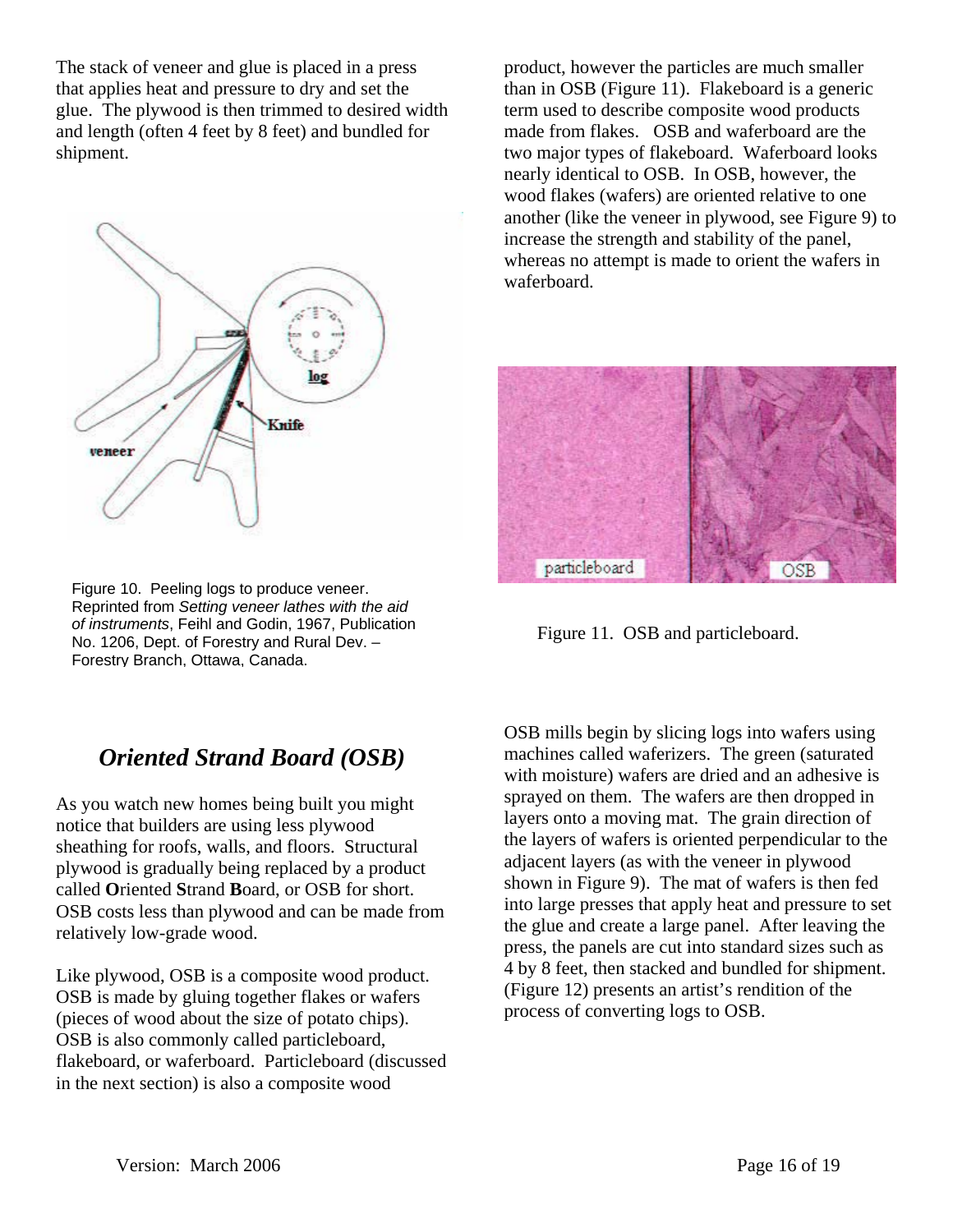

Figure 12. From logs to Oriented Strand Board (OSB). Reprinted from product literature for Sturdi-Wood®, Weyerhaeuser Company, with permission. *Conclusion* 

#### **Particleboard**

Particleboard is a composite wood product, like plywood and OSB. The wood flakes (particles) in particleboard, however, are much smaller than those used to make OSB or waferboard (Figure 11). Particleboard is used for furniture, cabinets, store fixtures, underlayment, and as core material for hardwood plywood (as a substitute for, or in addition to, veneer).

The first particleboard plants were built in 1941 in Germany and Dubuque, Iowa (Haygreen and Bowyer, 1989). The U.S. plant was built in response to large quantities of unused softwood mill residues (sawdust, shavings, etc.). Today, particleboard continues to be made primarily from waste material - the residual shavings and sawdust from other wood products manufacturers.

The process for making particleboard is very similar to that for making OSB. The sawdust and shavings

are first screened to segregate them by size. A smooth surface is important and therefore the smaller particles are placed on the surface and the coarser material is placed in the core. An adhesive is sprayed on the particles which are then dropped in layers onto a moving mat. The mat is then fed into large presses that apply heat and pressure to set the glue and create a large panel. After leaving the press, the panels are cut into standard sizes such as 4 by 8 feet, then stacked and bundled for shipment.

There is one product from trees that we have not discussed, and yet this product accounts for the majority of global wood fiber consumption. The product is fuel (firewood). The United Nations Council on Environment and Development (UNCED) estimates that over half of global wood consumption is for fuel. In the industrial world, we think of wood as being used for paper products and to build and furnish homes. In developing nations, however, the primary use for wood is heating and cooking.

There are literally thousands of products made from trees and we have covered but a few. Look around your home or your school and you will be surprised to see all the products that come from trees.

So, what's a tree done for you lately?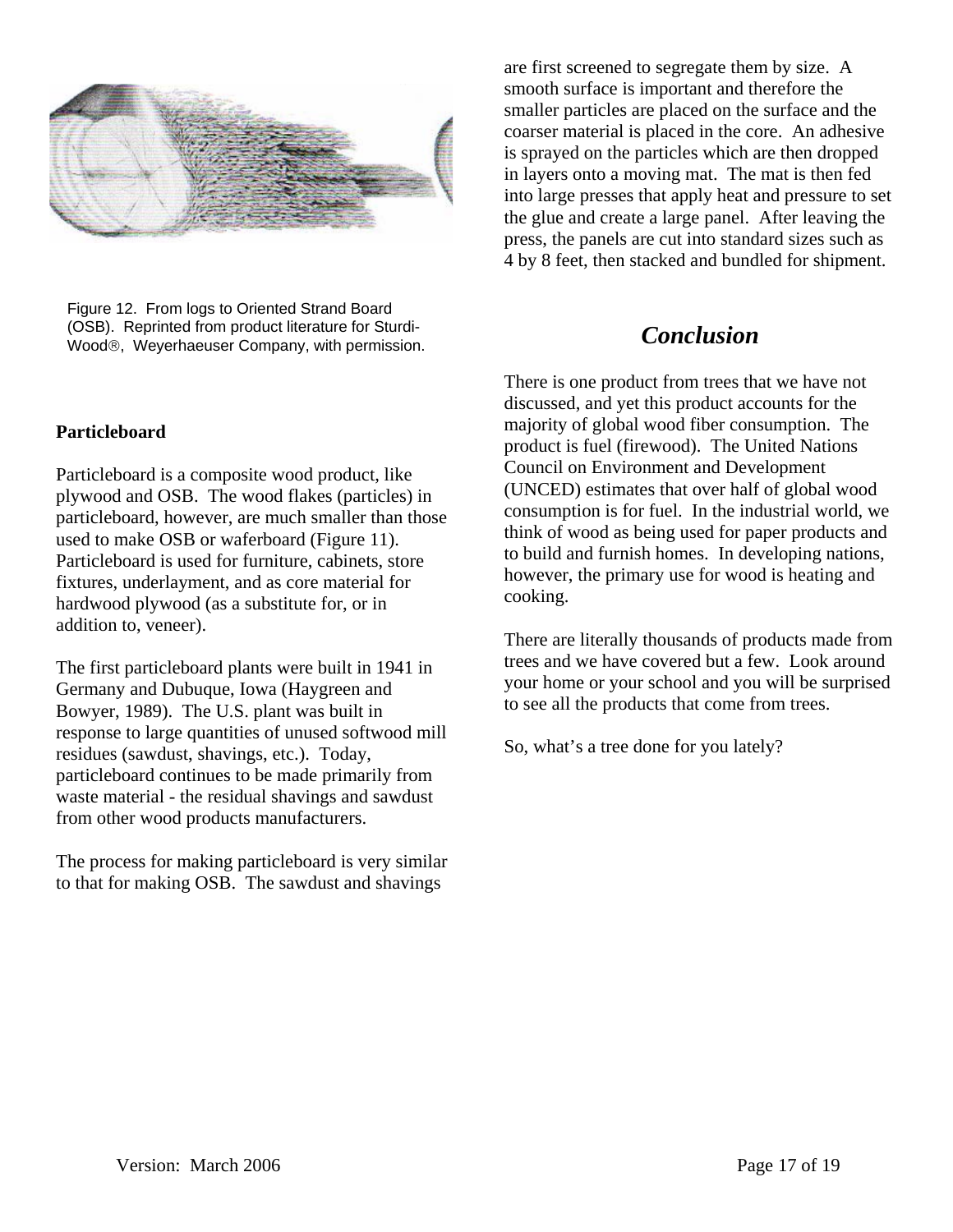### **Acknowledgments**

The content of this paper has benefitted greatly from the thoughtful reviews of a number of people. My thanks to:

Dr. Chris Biermann, Courtesy Associate Professor, Oregon State University, Corvallis, OR.

Dr. Terry Brown, Professor and Extension Specialist, Oregon State University, Corvallis, OR.

Dr. Joe Karchesy, Associate Professor, Oregon State University, Corvallis, OR.

Mr. Larry E. LaFleur, NCASI Fellow, National Council of the Paper Industry for Air and Stream Improvement (NCASI), Inc.

Dr. Fred Lamb, Professor and Extension Specialist, Virginia Polytechnic Institute and State University, Blacksburg, VA.

Ms. Sharon Leavengood, Teacher, McGugan Jr. High School, Oak Lawn, IL.

Ms. Sharon Miller, Extension Program Assistant, Oregon State University, Klamath Falls, OR.

Mr. John Punches, Assistant Professor and Extension Agent, Oregon State University, Roseburg, OR.

Dr. Jim Reeb, Assistant Professor and Extension Specialist, Oregon State University, Corvallis, OR.

Ms. Viviane Simon-Brown, Extension Agent, Oregon State University, Bend, OR.